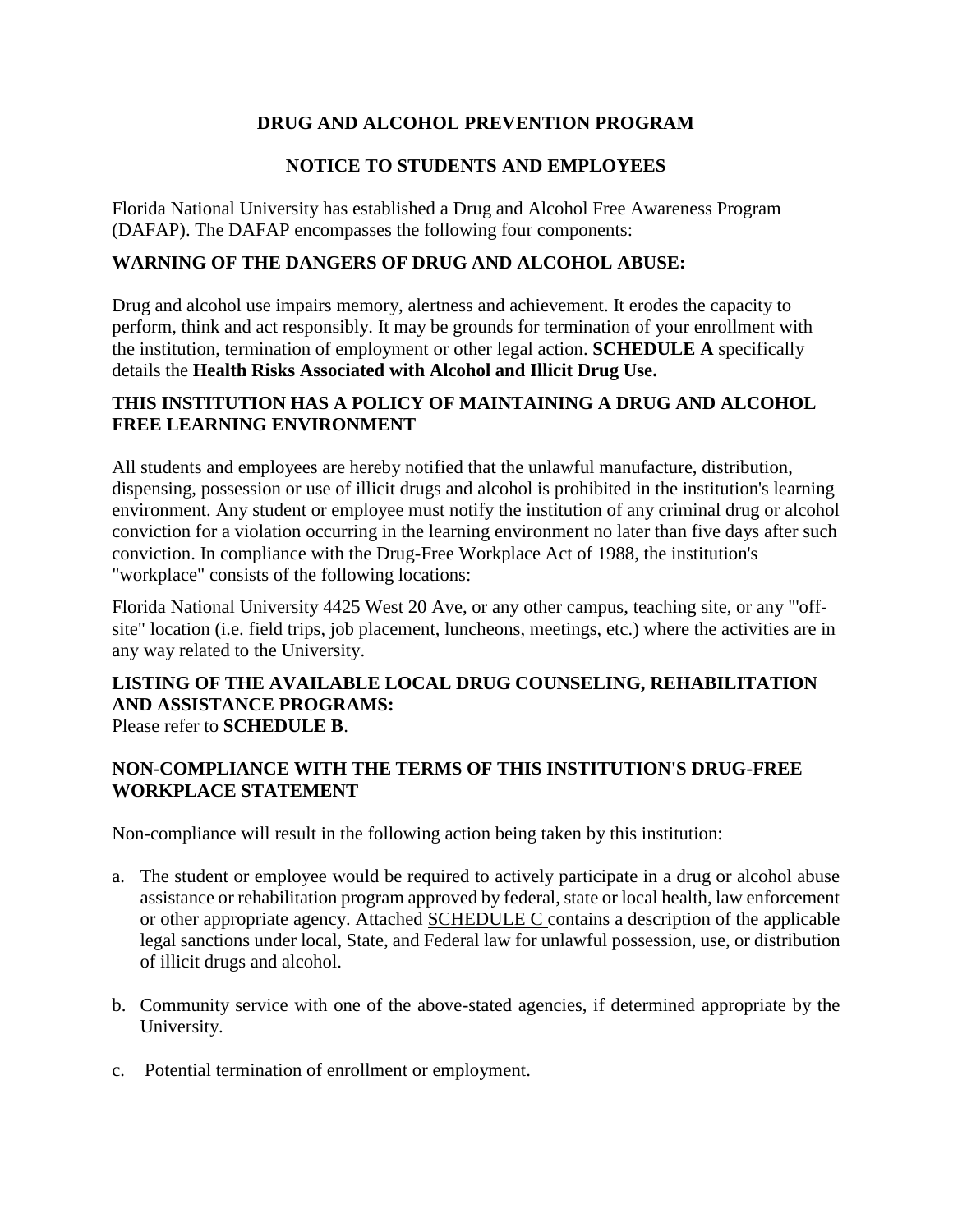- d. Potential referral for prosecution.
- e. Notifying the U.S. Department of Education if FNU learns of an employee's conviction under any criminal drug statute.

#### **SCHEDULE A – Health Risks Associated with Alcohol and Illicit Drug Use**

#### *Alcohol*

Alcohol consumption causes a number of marked changes in behavior. Even low doses significantly impair the judgment and coordination required to drive a car safely, increasing the likelihood that the driver will be involved in an accident. Low to moderate doses of alcohol also increase the incidence of a variety of aggressive acts, including spouse and child abuse. Moderate to high doses of alcohol cause marked impairments in higher mental functions, severely altering a person's ability to learn and remember information. Very high doses cause respiratory depression and death. If combined with other depressants of the central nervous system, much lower doses of alcohol will produce the effects just described.

Repeated use of alcohol can lead to dependence. Sudden cessation of alcohol intake is likely to produce withdrawal symptoms, including severe anxiety, tremors, hallucinations, and convulsions. Alcohol withdrawal can be life-threatening. Long-term consumption of large quantities of alcohol, particularly when combined with poor nutrition, can also lead to permanent damage to vital organs such as the brain and the liver.

Mothers who drink alcohol during pregnancy may give birth to infants with fetal alcohol syndrome. These infants have irreversible physical abnormalities and mental retardation. In addition, research indicates that children of alcoholic parents are at greater risk than other youngsters of becoming alcoholics.

#### *Cannabis (Marijuana, Hashish, Hashish Oil, Tetrahydrocannabinol)*

Physical effects of cannabis include increased heart rate, bloodshot eyes, dry mouth and throat, and increased appetite. Use of cannabis may impair or reduce short-term memory and comprehension, alter sense of time, reduce ability to perform tasks requiring concentration and coordination, and impair driving ability. Motivation and cognition may be altered, making the acquisition of new information difficult. Marijuana, hashish, THC, etc., can also produce paranoia and psychosis. Long-term use may result in possible lung damage, reduced sperm count and sperm motility, and may affect ovulation cycles. Cannabis can also be psychologically addictive.

## *Inhalants (Nitrous Oxide, Amyl Nitrite, Butyl Nitrite, Chlorohydrocarbons, Hydrocarbons)*

Immediate effects of inhalants include nausea, sneezing, coughing, nosebleeds, fatigue, lack of coordination, and loss of appetite. Solvents and aerosol sprays also decrease the heart and respiratory rates and impair judgment. Amyl and butyl nitrite cause rapid pulse, headaches, and involuntary passing of urine and feces. Long-term use may result in hepatitis or brain damage. Deeply inhaling vapors, or using large amounts over a short time, may result in disorientation,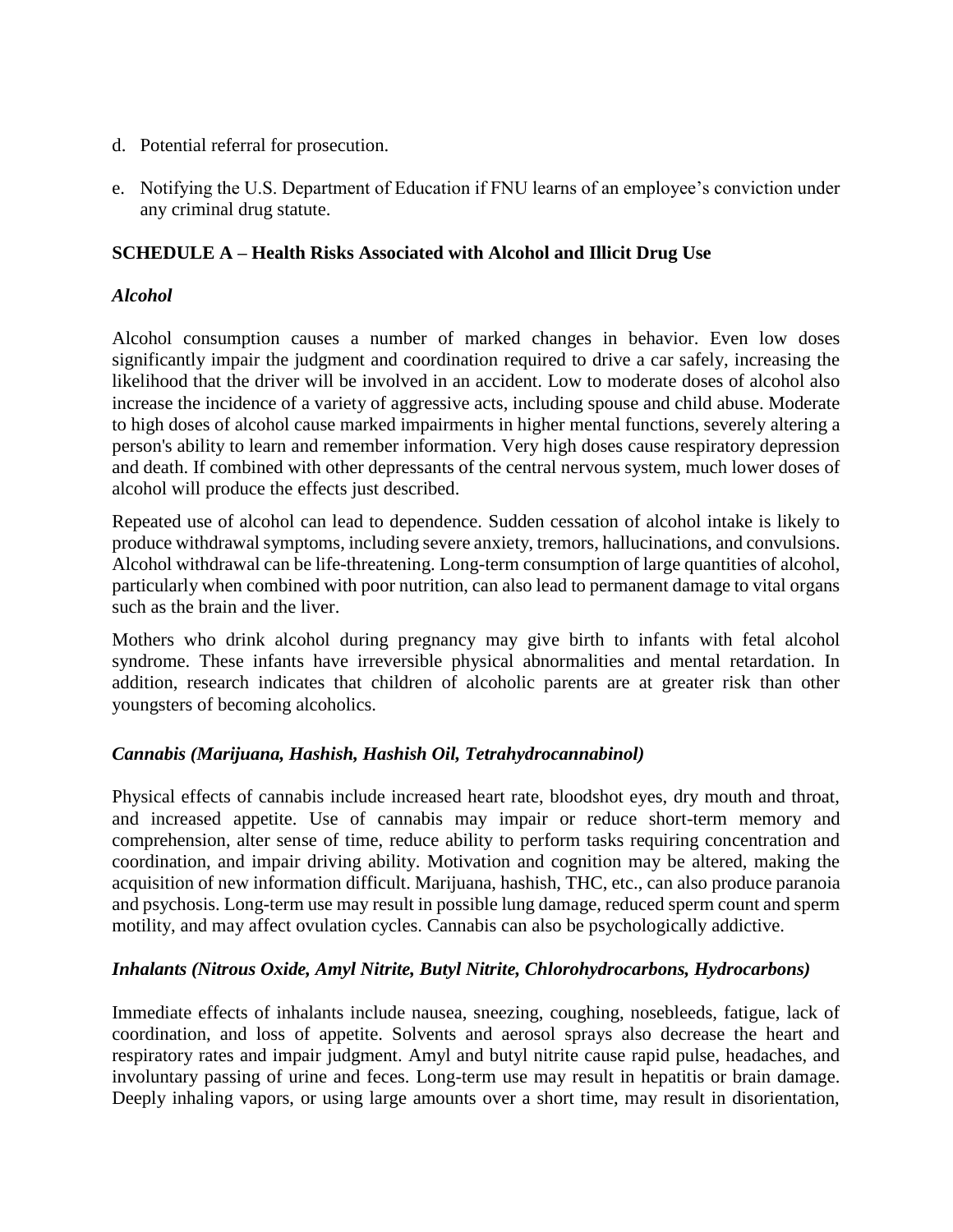violent behavior, unconsciousness, or death. High concentration of inhalants can cause suffocation by displacing oxygen in lungs. Long-term use can cause weight loss, fatigue, electrolyte imbalance, muscle fatigue, and permanent damage to the nervous system.

## *Cocaine (including Crack)*

Cocaine stimulates the central nervous system. Its immediate effects include dilated pupils and elevated blood pressure, heart rate, and body temperature. Occasional use can cause nasal irritation; chronic use can ulcerate the mucous membrane of the nose. Crack or freebase rock is extremely addictive. Physical effects include dilated pupils, increased pulse rate, elevated blood pressure, and insomnia, loss of appetite, tactile hallucinations, paranoia, and seizures. The use of cocaine can cause death by cardiac arrest or respiratory failure.

#### *Stimulants (Amphetamines, Methamphetamines, Crank, Ice)*

Stimulants cause increased heart and respiratory rates, elevated blood pressure, dilated pupils, and decreased appetite. Users may experience sweating, headache, blurred vision, dizziness, sleeplessness, and anxiety. Extremely high doses can cause rapid or irregular heartbeat, tremors, loss of coordination, and physical collapse. Amphetamine injection creates a sudden increase in blood pressure that can result in stroke, very high fever, or heart failure. In addition to physical effects, feelings of restlessness, anxiety, and moodiness can result. Use of large amounts over a long period of time can cause amphetamine psychosis that includes hallucinations, delusions, and paranoia. The use of amphetamines can cause physical and psychological dependence.

## *Depressants (Barbiturates, Tranquilizers)*

Small amounts can produce calmness and relaxed muscles, but somewhat larger doses can cause slurred speech, staggering gait, and altered perception. Large doses can cause respiratory depression, coma, and death. Combination of depressants and alcohol can multiply effects of the drugs, thereby multiplying risks. Babies born to mothers who abuse depressants during pregnancy may be physically dependent on the drugs and show withdrawal symptoms shortly after birth. Birth defects and behavioral problems may also result. The use of depressants can cause both physical and psychological dependence.

## *Hallucinogens (PCP, LSD, Mescaline, Peyote, Psilocybin)*

Phencyclidine (PCP) interrupts the functions of the neocortex, the section of the brain that controls intellect and instinct. PCP blocks pain receptors, and users can have violent PCP episodes resulting in self-inflicted injuries. Lysergic acid diethylamide (LSD), mescaline, and psilocybin cause illusions and hallucinations. The physical effects may include dilated pupils, elevated body temperature, increased heart and blood pressure, loss of appetite, sleeplessness, and tremors.

## *Narcotics (Heroin, Methadone, Codeine, Morphine, Meperidine, Opium)*

Narcotics initially produce a feeling of euphoria that often is followed by drowsiness, nausea, and vomiting. Users may experience constricted pupils, watery eyes and itching. Overdoses may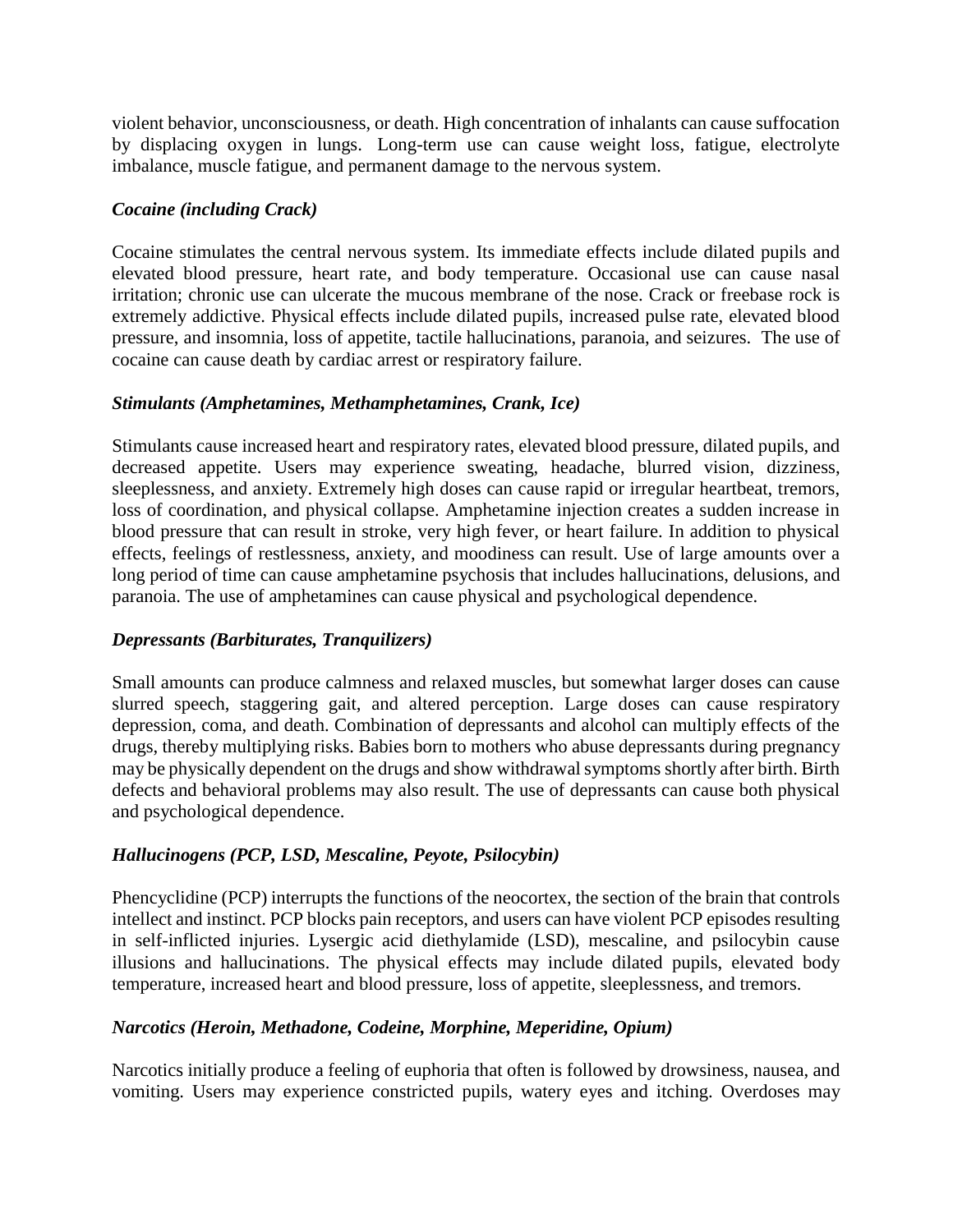produce respiratory depression, clammy skin, convulsions, coma and death. Addiction in pregnant women can lead to premature, stillborn, or addicted infants who experience severe withdrawal symptoms. Use of narcotics can cause physical and psychological dependence.

# *Designer Drugs (analogs of Fenatyl, Analogs of Meperidine, MSMA, Ecstasy analogs of PCP)*

Many "designer drugs" are related to amphetamines and depressants and have mild stimulant and depressant properties. Use can produce severe neurochemical damage to the brain. Narcotic analogs can cause symptoms such as those seen in Parkinson's disease: uncontrollable tremors, drooling, impaired speech, paralysis, and irreversible brain damage. Analogs of amphetamines and methamphetamines cause nausea, blurred vision, chills or sweating, and faintness. Psychological effects include anxiety, depression, and paranoia. Analogs of PCP cause illusions, hallucinations, and impaired perception.

# *Anabolic Steroids*

Steroid users subject themselves to more than 70 side effects, ranging in severity from acne to liver cancer, including psychological as well as physical reactions. The liver and cardiovascular and reproductive systems are most seriously affected by use. In males, use can cause withered testicles, sterility, and impotence. In females, irreversible masculine traits can develop along with breast reduction and sterility. Psychological effects in both sexes include very aggressive behavior, known as "road rage" and depression. While some side effects appear quickly, others, such as heart attacks and strokes, may not show up for years.

## **SCHEDULE B** – **Listing of the Available Local Drug Counseling, Rehabilitation, and Assistance Programs**

FNU may refer students, faculty and staff experiencing substance abuse issues to the following third-party services:

- 1. Addicts Rehabilitation Center, Miami, Florida
- 2. Drug Free Living, Inc., Miami, Florida
- 3. Alcoholics Anonymous, Inc., Miami, Florida
- 4. Odyssey House, Inc., Miami, Florida
- 5. Pills Anonymous, Inc., Miami, Florida
- 6. National Association for Drug Abuse, Miami, Florida

## **SCHEDULE C – Sanctions for Unlawful Possession, Use, Or Distribution of Illicit Drugs and Alcohol**

Federal Law

21 U.S.C. 844(a)

1st conviction: Up to 1 year imprisonment and fined a minimum of \$1,000, or both.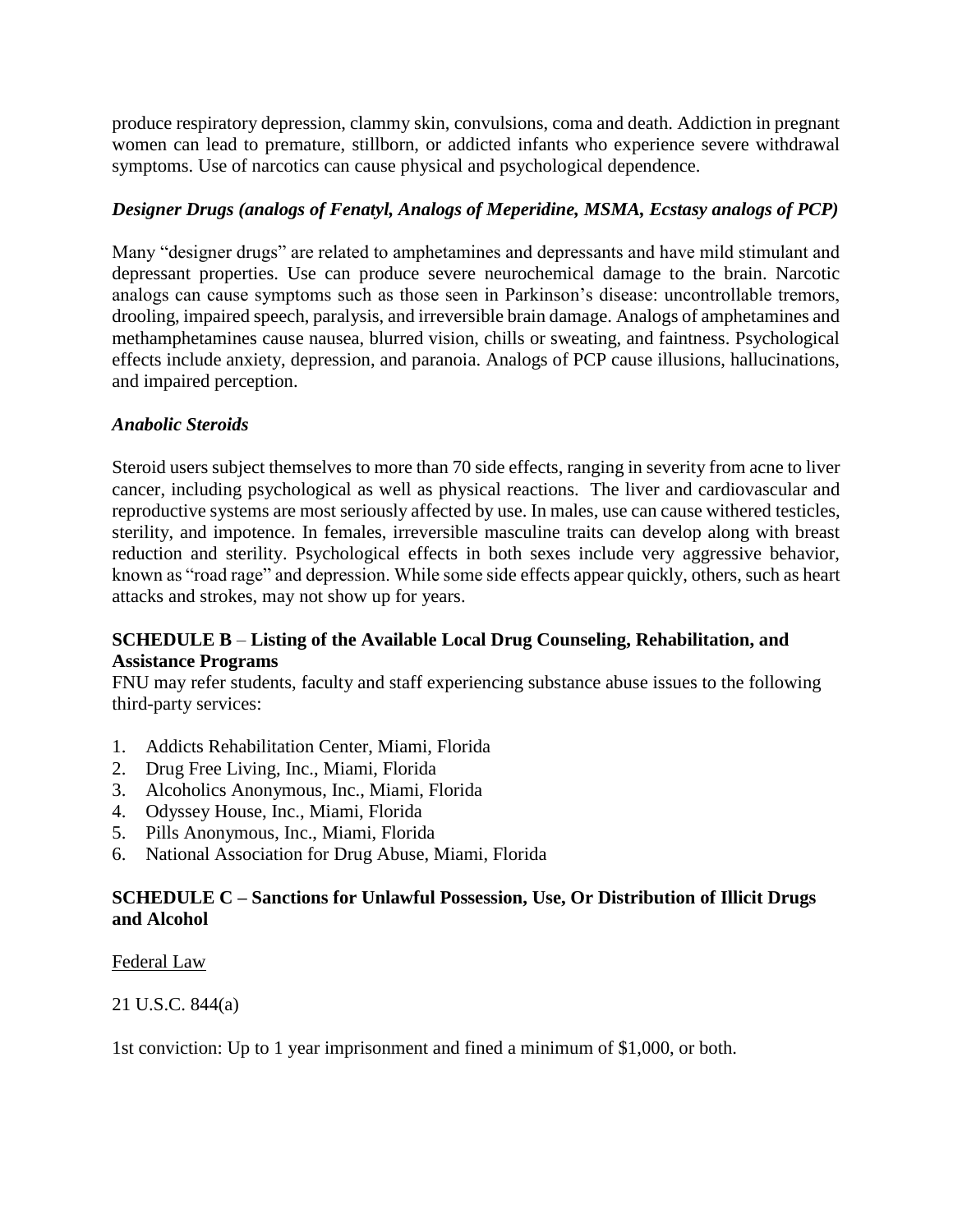After 1 prior drug conviction: At least 15 days in prison, not to exceed 2 years and fined a minimum \$2,500, or both.

After 2 or more prior drug convictions: At least 90 days in prison, not to exceed 3 years and fined a minimum of \$5,000, or both.

21 U.S.C. 853 (A)

Forfeiture of personal and real property used to possess or facilitate possession of a controlled substance if that offense is punishable by more than 1 year imprisonment.

21 U.S.C. 844a Civil penalty up to \$10,000

#### 21 U.S.C. 862 (b)

Denial of Federal benefits, such as certain grants, contracts, loans and professional and commercial licenses, up to 1 year for the first offense, up to 5 years for second and subsequent offenses.

#### *Miscellaneous*

Revocation of certain Federal licenses and benefits, e.g. pilots licenses, public housing tenancy, etc., are vested within the authorities of individual Federal agencies.

## Florida Law

First Degree Misdemeanor Possession: Up to 20 g marijuana (except for legally possessed medical marijuana). Misdemeanor offender with at least 4 priors is subject to enhanced penalties.

Penalties: Up to 1 yr. in jail, plus court costs; those with at least 4 prior convictions may be sentenced to 1 yr. in jail, mandatory treatment, or home detention of up to 1 yr.

Third Degree Felony Possession: More than 20 g marijuana (except for legally possessed medical marijuana); up to 28 g cocaine; up to 10 g MDMA/ecstasy; up to 1 g LSD; up to 4 g heroin/opiate

Penalties: Up to 5 yr. in prison Florida Penalties for Driving Under the Influence:

Blood Alcohol Level of .08 or higher for ages 21 or older, zero tolerance for persons below age 21.

*1st Conviction:*